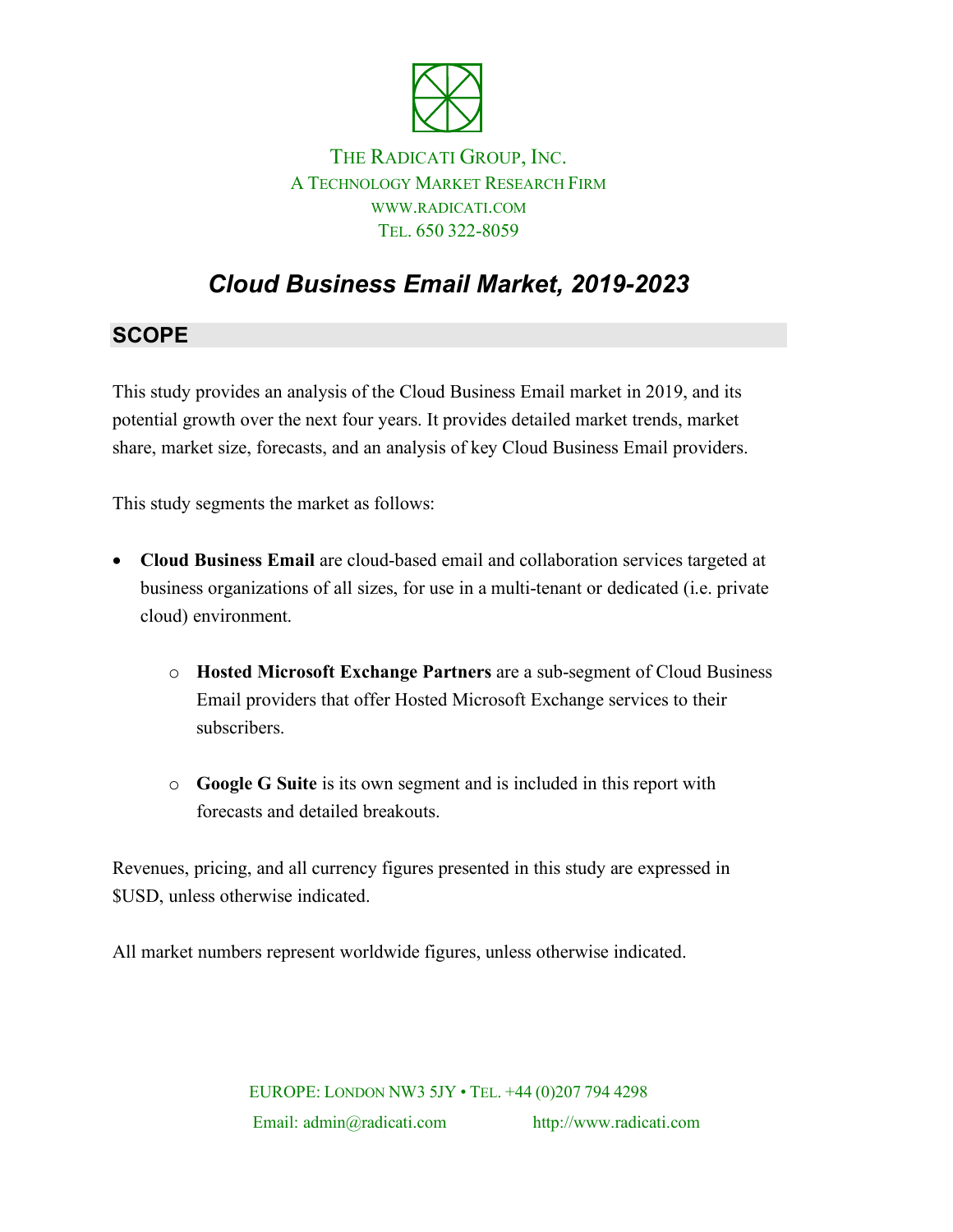Installed base mailbox figures represent *active* mailboxes, which we define as mailboxes that are used at least once every three months. Email aliases are not counted as a separate unit.

*Note: The terms "installed base," "accounts," "seats," and "mailboxes" are used interchangeably in this report.*

#### **METHODOLOGY**

The information and analysis in this report is based on primary research conducted by The Radicati Group, Inc. Our proprietary methodology combines information derived from three principal sources:

- a. Our Worldwide Database which tracks user population, seat count, enterprise adoption and IT use from 1993 onwards.
- b. Surveys conducted on an on-going basis in all market areas which we cover.
- c. Market share, revenue, sales and customer demand information derived from vendor briefings.

Forecasts are based on historical information as well as our in-depth knowledge of market conditions and how we believe markets will evolve over time.

Finally, secondary research sources have also been used, where appropriate, to crosscheck all the information we collect. These include company annual reports and other financial disclosures, industry trade association material, published government statistics and other published sources.

Our research processes and methodologies are proprietary and confidential.

## **EXECUTIVE SUMMARY**

• Cloud Business Email Providers offer cloud-based email and collaboration services that provide feature-rich services to organizations of all sizes. These services are typically hosted as a multi-tenant solution in the provider's own data centers. Some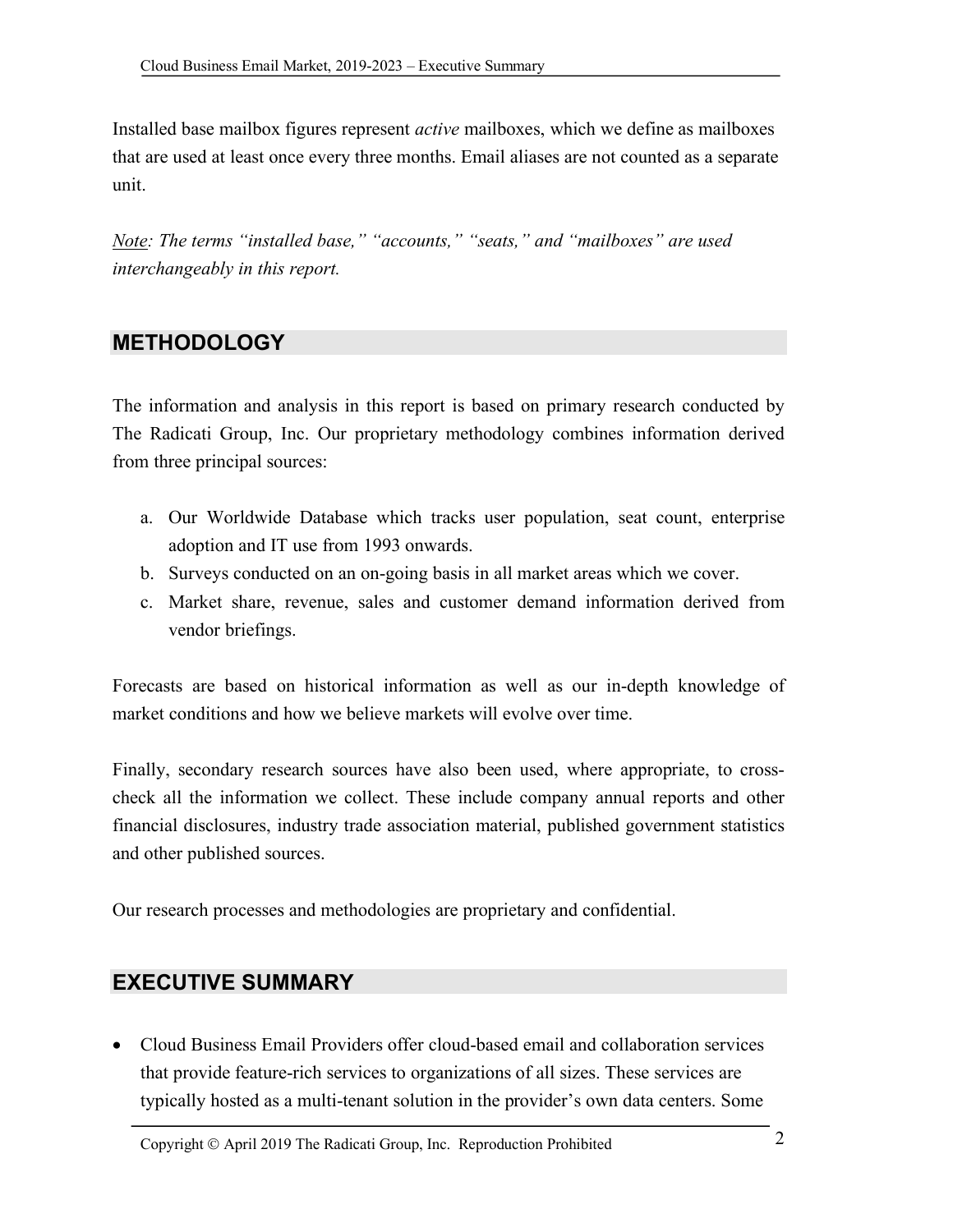providers also offer dedicated cloud services (i.e. private cloud), which allows for a much more customizable cloud environment. We categorize among three distinct types of cloud business mailboxes:

- o Cloud Microsoft Exchange mailboxes offered directly by Microsoft through Office 365 (including Education); Office 365 offered through Cloud Solution Provider (CSP) partners; and Hosted Exchange mailboxes offered through Hosting Partners.
- o Google G Suite mailboxes, which bring together Gmail for email, Google Calendar for scheduling, Google Docs for productivity, Google Drive for cloud storage and synchronization, and much more. It includes G Suite for Education, G Suite for Government, and G Suite for Non-Profits.
- o POP Email mailboxes are basic POP/IMAP solutions used mostly by SOHOs and SMBs. These solutions are typically very inexpensive and offer a very simplified email experience when compared with enterprise-grade cloud email solutions, such as Google G Suite or Cloud Microsoft Exchange.
- SMBs are no longer the main adopters of Cloud Business Email solutions. Increasingly mid-size and larger organizations are also rapidly moving to cloud email. Key drivers for organizations of all sizes, besides cost and ease of administration, include:
	- o Cloud email services are a simple way for businesses to connect geographically dispersed work teams or regional offices with a common infrastructure.
	- o Organizations often have a complex mix of various email systems obtained via acquisitions and mergers. Sometimes, the best way to unify these solutions is through a cloud solution. This can also help simplify existing licensing and hosting contracts.
	- o Some organizations are adopting a cloud email service for redundancy as a secondary, back-up email solution in case their main on-premises email system fails.